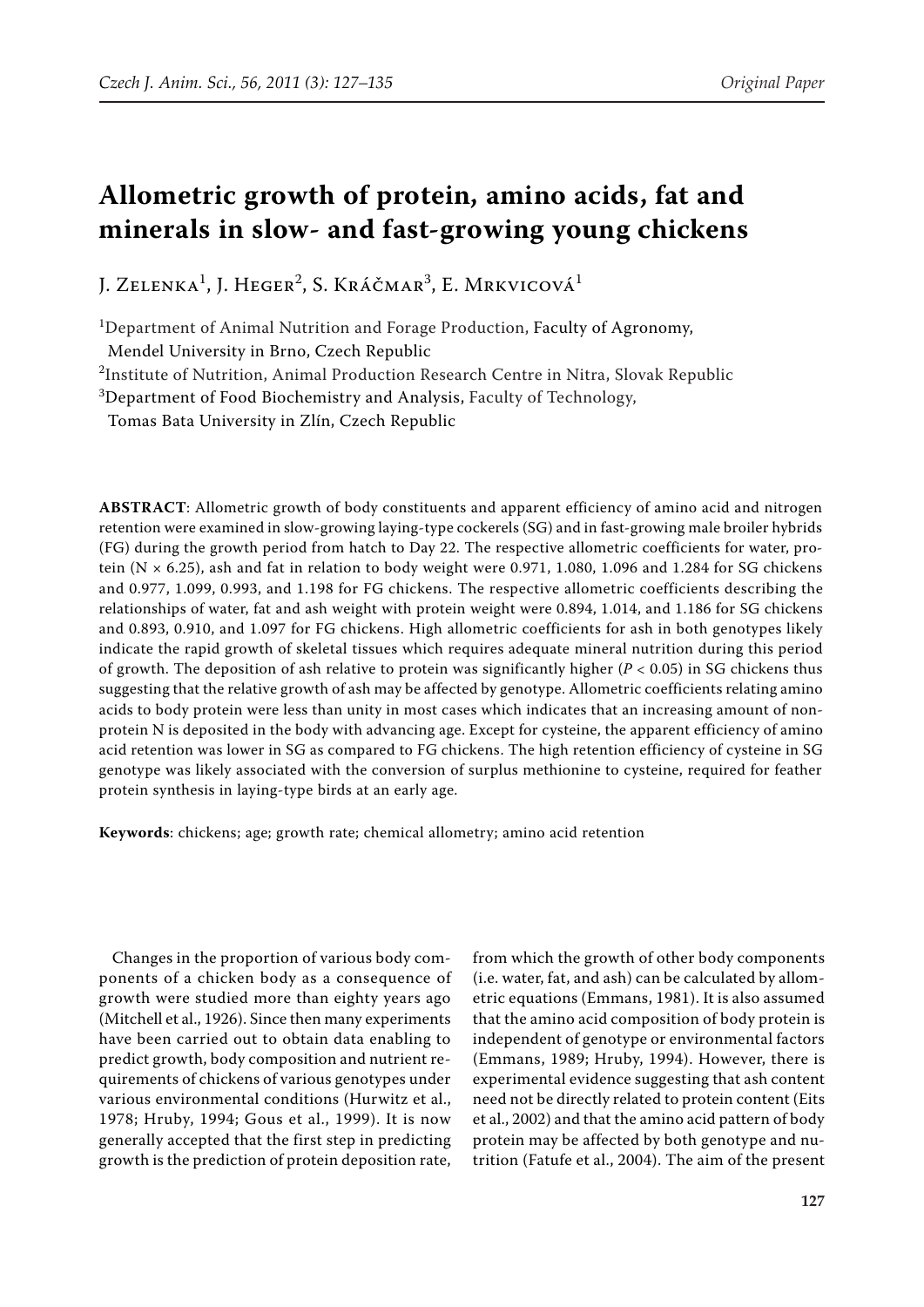experiment was to study relative growth rates of body components in two contrasting genotypes of chickens during the first 22 days of postembryonal life. The amino acid composition of whole body protein ( $N \times 6.25$ ) and their efficiency of retention were also studied.

### **MATERIAL AND METHODS**

#### **Animals and procedures**

The animal procedures were reviewed and approved by the Animal Care Committee of Mendel University in Brno. Chickens of two contrasting genotypes were used: slow-growing male chickens of the hybrid combination Isa Brown (SG; 95 birds) and fast-growing Ross 308 cockerels (FG; 52 birds). The chickens were kept in balance cages in an airconditioned room. The initial environmental temperature was 35°C and decreased daily by 0.7°C.

Table 1. Composition of the diet<sup>1</sup>

| Ingredient                            | (g/kg) |
|---------------------------------------|--------|
| Maize                                 | 510.0  |
| Wheat                                 | 120.5  |
| Soyabean meal                         | 260.0  |
| Meat-and-bone meal                    | 60.0   |
| Fishmeal                              | 30.0   |
| Dicalcium phosphate                   | 7.0    |
| Ground limestone                      | 5.0    |
| Sodium chloride                       | 1.5    |
| DL-Methionine                         | 2.0    |
| Premix of feed additives <sup>2</sup> | 4.0    |

<sup>1</sup>The diet contained (g/kg diet): crude protein 225; crude fat 37; crude fibre 33; lysine 13.5; methionine 5.1; cysteine 4.8; calcium 11.1; total phosphorus 9.2; available phosphorus 5.1 and 12.06 MJ nitrogen-corrected metabolisable energy per kg

<sup>2</sup>The premix supplied(mg/kg diet): Cu 9.6; Zn 19.2; Fe 35.2; Mn 64; Co 0.096; Se 0.128; I 0.72; retinyl acetate 4.13; cholecalciferol 0.06; DL-α-tocopherol acetate 32; menadione 0.8; thiamine 2.4; riboflavin 4.8; pyridoxine 4; cyanocobalamine 0.0272; biotin 0.112; niacinamid 24; folic acid 1.12; pantothenic acid 8.8; L-lysine.HCl 1152; sodium monensinate 80

Permanent artificial lighting was used. Growth of body components and nitrogen and amino acid retention were investigated within subsequent twoday balance periods. During the whole experiment, all chickens were fed on a non-pelleted starter diet (Table 1) containing 225 g crude protein (i.e. 36 g N) and 12.06 MJ nitrogen-corrected metabolisable energy per kg. The diet was formulated to meet or exceed amino acid requirements for male broilers (Zelenka et al., 2007). Feed was supplied *ad libitum* and its consumption was recorded. The body weight of chickens was recorded at the end of each balance period.

In two-day intervals from hatch to the age of 22 days, samples of chickens were selected from each group so that their body weight was approximately the same as the mean body weight of the group and the total weight of the sample was at least 300 g. The selected chickens were euthanatized and the content of the digestive tract was removed. The chickens were then autoclaved for 6 h at 130°C and 270 kPa pressure, freeze-dried, finely ground and stored for subsequent analysis.

#### **Chemical analyses**

The diet and samples of carcasses were analysed for moisture, nitrogen, crude fat, and crude ash. The whole-body amino acid composition was determined in lipid-extracted samples by ion-exchange chromatography using an AAA 400 amino acid analyser (INGOS Prague, Czech Republic). The samples were hydrolysed with hydrochloric acid (*c* = 6 mol HCl per l) for 23 h. To determine cysteine and methionine, separate samples were oxidised to form acid-stable cysteic acid and methionine sulphone, respectively. The oxidized samples were subsequently hydrolysed as described above. All analyses were performed using the methods specified by Commission Regulation (EC) (2009). Tryptophan content was analysed following alkaline hydrolysis with LiOH (*c* = 4.2 mol per l) (Kráčmar and Liška, 2002). No corrections for a possible destruction of amino acids in the course of hydrolysis were used.

#### **Calculations and statistical analysis**

For the expression of the accelerating growth phase of chickens, the exponential function suggested by Brody (1945) was used: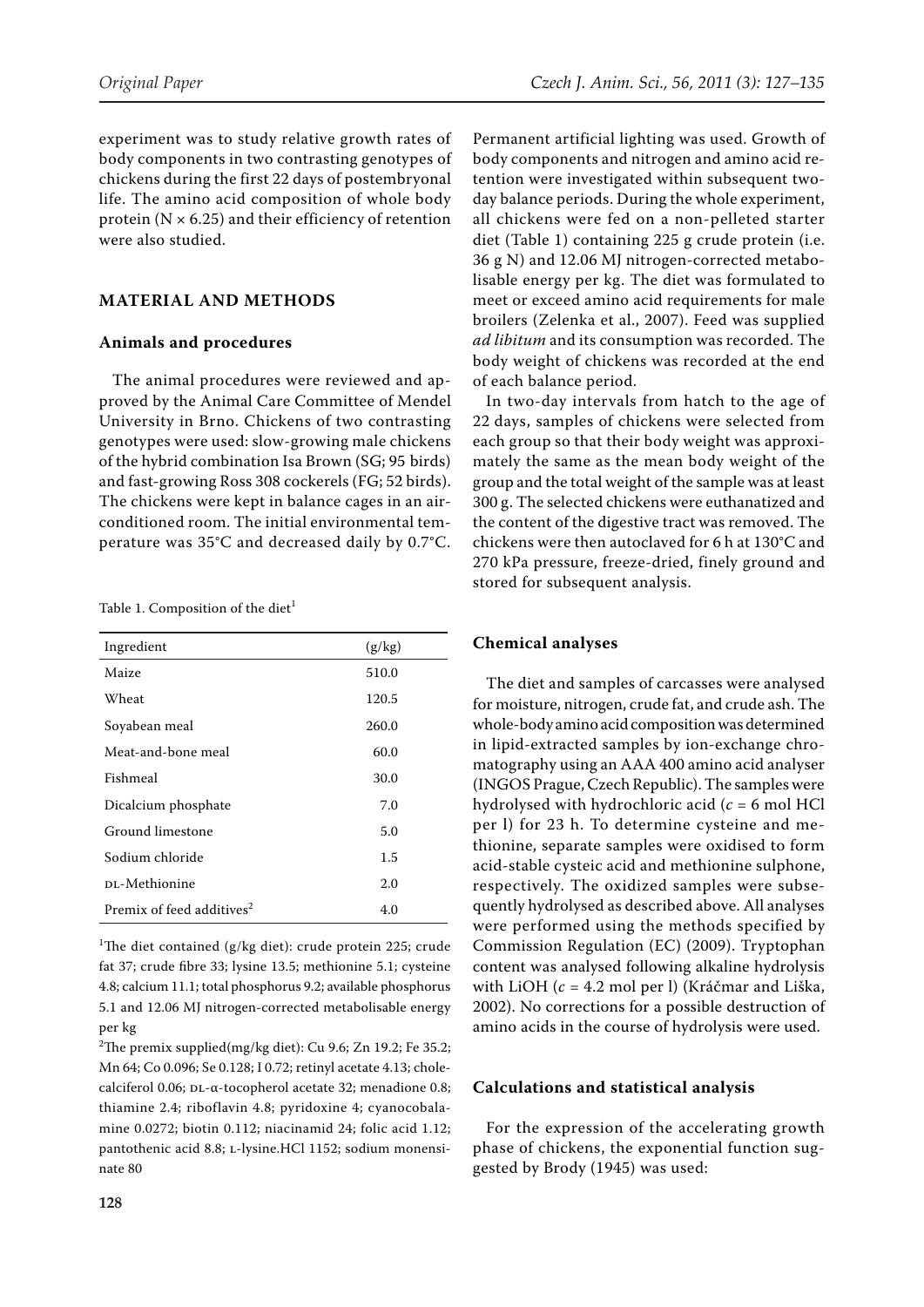$$
W=Ae^{kt}
$$

where:

- *W* = body weight at time *t*
- $A =$  extrapolation of the weight for time 0
- $e =$ base of natural logarithms
- $k =$  rate of growth
- $t =$  time from hatching (in days)

Weights of water, dry matter, protein, fat, ash, and amino acids were calculated by multiplying their concentrations in the whole body by live weights of chickens. Protein content was calculated as N × 6.25. Amino acids were also expressed as a percentage of protein. Allometric relationships were calculated using the power function of Brody (1945):

 $Y = aX^b$ 

where:

- $Y =$  content of the body component in g
- $X =$  live weight or protein weight of chicken in g
- $a =$  extrapolation of *Y* for  $X = 1$
- $b =$  allometric coefficient, the ratio of percentage change in *Y* to the corresponding percentage change in *X*

Apparent efficiency of nitrogen/amino acid retention was calculated as the proportion of nitrogen/ amino acid consumed which was retained in the body. The significance of differences between the data for the two genotypes was evaluated by a paired *t*-test. The statistical analyses were performed using the Statgraphic Plus package (version 3.1, Statistical Graphic Corp., Rockville, MD, USA).

#### **RESULTS**

Both types of chicken hybrids were raised under identical environmental and dietary conditions. Their growth during the experiment is shown in Figure 1. During the first two days of postembryonal life, body weight of slow-growing chickens decreased while that of broilers increased starting on the second day. The coefficients *k* in exponential equations were 0.098 and 0.137 for SG and FG chickens, respectively. At the end of the experiment, the body weights of SG and FG chickens were 258 and 782 g, respectively. Growth of body protein was expressed by the equations:

 $Y = 5.114e^{0.1061t}$  ( $r = 0.992$ ) for SG genotype



Figure 1. Growth curves of slow-growing (SG) and fastgrowing (FG) genotypes of chickens. Plotted from equations:  $Y = 35.14e^{0.098t}$ ;  $r = 0.979$  (SG, closed circles) and  $Y = 47.27e^{0.137t}$ ;  $r = 0.963$  (FG, open circles) 0 5 10 15 20 25 Age (day)

 $\Omega$ 

150

300

450

Weight (g)

600

750

900

 $Y = 6.226e^{0.1504t}$  ( $r = 0.969$ ) for FG genotype

The predicted protein weights on Day 22 were 52.8 and 170.3 g for the SG and FG genotype, respectively.

Mean concentrations of potentially limiting amino acids as well as of total amino acids in the wholebody protein of chickens are presented in Table 2.

Table 2. Mean amino acid composition of whole body protein of chickens (g/16 g N)

|                   | Genotype           | Pooled             |      |
|-------------------|--------------------|--------------------|------|
| Amino acid        | SG                 | FG                 | SEM  |
| Arginine          | 6.78 <sup>a</sup>  | $6.83^{a}$         | 0.08 |
| Cysteine          | $2.39^{a}$         | 1.77 <sup>b</sup>  | 0.09 |
| Lysine            | 5.78 <sup>a</sup>  | 5.64 <sup>a</sup>  | 0.05 |
| Methionine        | 2.35 <sup>a</sup>  | 2.22 <sup>a</sup>  | 0.06 |
| Threonine         | $3.75^{\circ}$     | 4.24 <sup>b</sup>  | 0.05 |
| Tryptophan        | 0.97 <sup>a</sup>  | 0.94 <sup>a</sup>  | 0.02 |
| Total amino acids | 91.12 <sup>a</sup> | 91.08 <sup>a</sup> | 0.79 |

SG – slow-growing chickens, FG – fast-growing chickens a,b<sub>means</sub> within a row with different superscript differ (*P* < 0.001)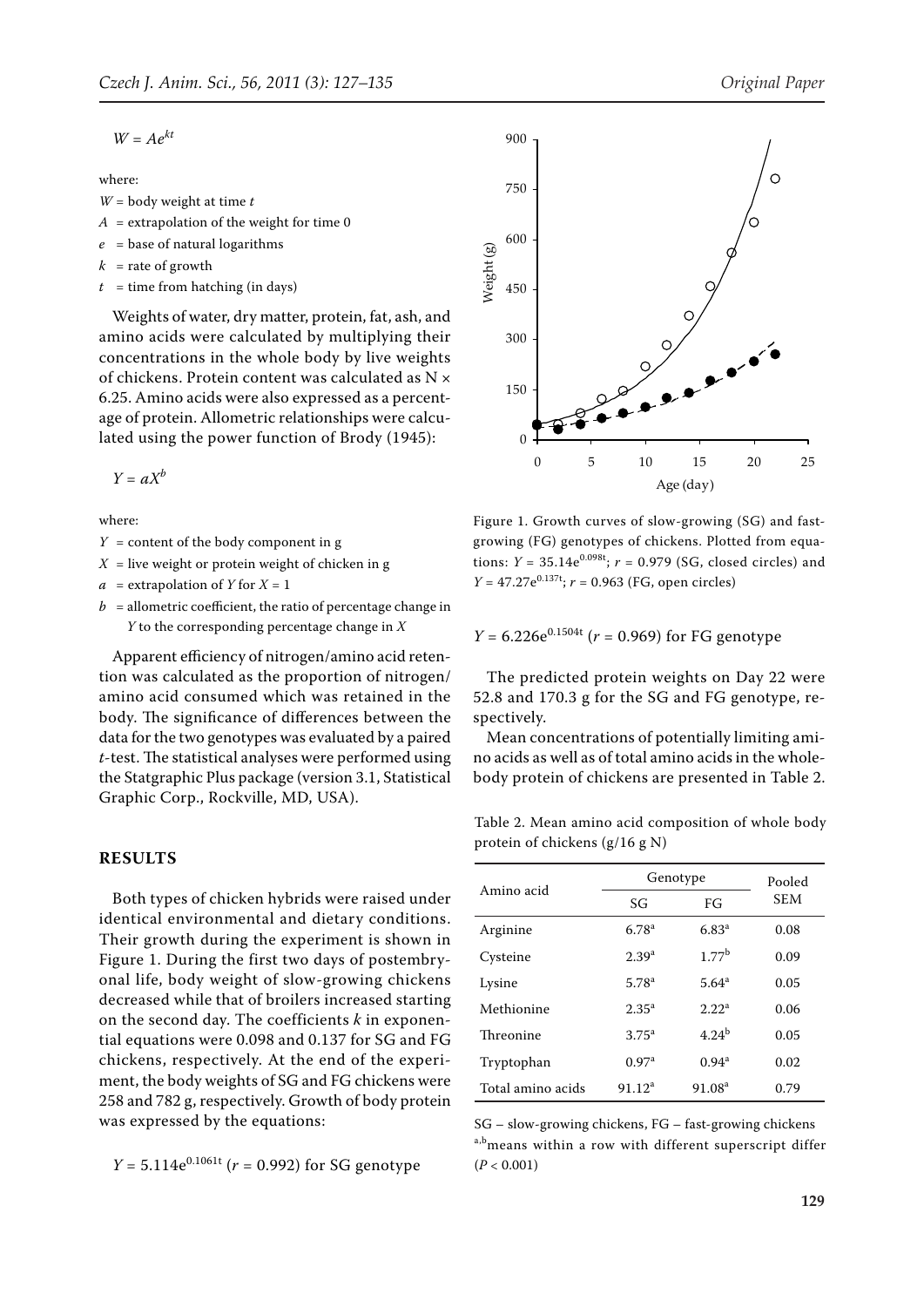

Figure 2. Relationship between the total amino acid concentration in body protein (*Y*) and age of chickens  $(X)$ . Plotted from the equation:  $Y =$ 93.89 – 0.253*X* (*r* = 0.668)

While the concentration of total amino acids was similar in both genotypes, cysteine was significantly higher and threonine was significantly lower in SG than in FG genotype. The amino acid pattern of body protein changed during growth; their concentration gradually decreased in most cases. Since no significant effect of the genotype was found, the data on total amino acids per 16 g N from both genotypes were combined and regressed on age (Figure 2).

Parameter estimates for the allometric relationships of water, protein, fat and ash weight with live

|                                   | Genotype |                       | Allometric function $Y = aX^b$ |            |
|-----------------------------------|----------|-----------------------|--------------------------------|------------|
| Y                                 |          | b                     | $I_{YX}$                       | $F$ -value |
| Relations to live body weight (g) |          |                       |                                |            |
| Water                             | SG       | $0.9710$ <sup>a</sup> | 0.999                          | 9 0 4 6**  |
|                                   | FG       | $0.9771$ <sup>a</sup> | 0.999                          | 43 741**   |
| Protein                           | SG       | $1.0804^{\rm a}$      | 0.993                          | 738**      |
|                                   | FG       | 1.0994 <sup>a</sup>   | 0.998                          | 2 013**    |
| Fat                               | SG       | $1.0964^a$            | 0.931                          | $65***$    |
|                                   | FG       | $0.9929$ <sup>a</sup> | 0.960                          | 118**      |
|                                   | SG       | $1.2841$ <sup>a</sup> | 0.998                          | 3 0 6 2**  |
| Ash                               | FG       | $1.1978$ <sup>a</sup> | 0.999                          | 8 0 59**   |
| Relations to protein weight (g)   |          |                       |                                |            |
| Water                             | SG       | $0.8941$ <sup>a</sup> | 0.994                          | 829**      |
|                                   | FG       | $0.8933$ <sup>a</sup> | 0.997                          | 1 459**    |
| Fat                               | SG       | $1.0141$ <sup>a</sup> | 0.969                          | 154**      |
|                                   | FG       | $0.9097$ <sup>a</sup> | 0.988                          | 397**      |
|                                   | SG       | $1.1863^{\rm a}$      | 0.997                          | 1759**     |
| Ash                               | FG       | $1.0974^{b}$          | 0.999                          | 3 6 39**   |

Table 3. Allometric coefficients (*b*) and indexes of correlation  $(I_{YX})$  for allometric relations between body components and live weight or protein weight in two chicken genotypes

SG – slow-growing chickens; FG – fast-growing chickens

*X* – live body weight or protein weight (g); *Y* – analyte weight (g)

a,bsignificant difference between genotypes (*P* < 0.05)

\*\*significance of  $I_{YY} P < 0.01$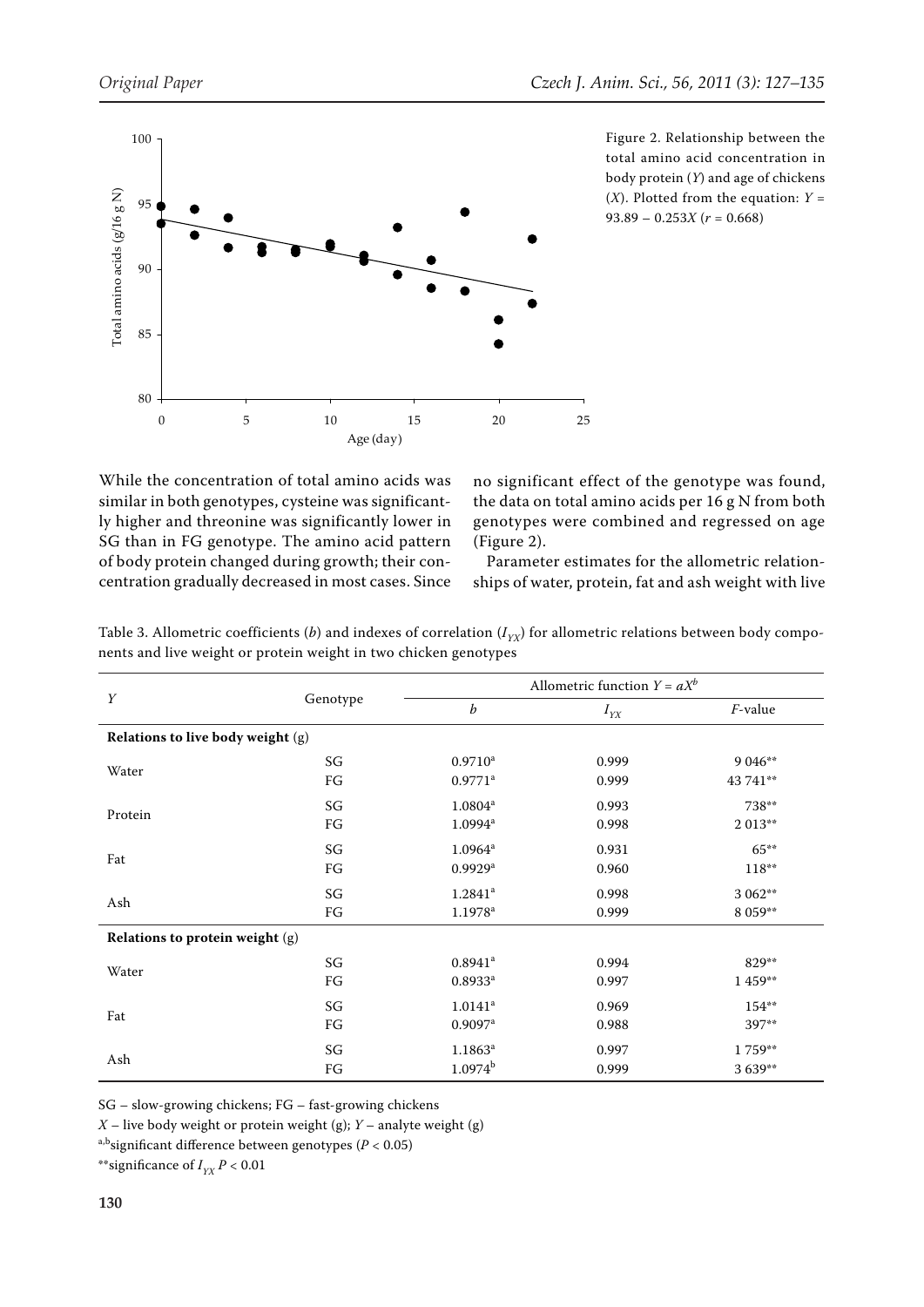weight are summarized in Table 3. As indicated by the allometric coefficients, the proportion of water weight in chicken bodies decreased and the deposition of minerals was much higher than the rate of growth. These differences were more pronounced in SG than in FG chickens. Except for fat weight, all allometric coefficients were significantly different from unity ( $P < 0.05$ ). However, the comparison of allometric coefficients for the same body component showed no significant differences between the two genotypes.

Allometric coefficients describing the relationships of water, fat, and ash weight with protein weight (Table 3) indicated that the deposition of water in both genotypes was considerably slower than that of protein while the rate of mineral deposition was higher. Allometric coefficients for fat were not significantly different from unity. In SG and FG chickens, the deposition of ash was 9.74% and 18.63% higher than the deposition of protein, the difference being significant  $(P < 0.05)$ . There was no significant difference in the other allometric coefficients between the two genotypes.

Table 4 summarizes allometric coefficients relating amino acids to body protein  $(N \times 6.25)$ . Coefficients for most amino acids were lower than 1.0, the exceptions were tryptophan and alanine in SG group and histidine, methionine, tryptophan, alanine and tyrosine in FG group. On average, the values found in SG chickens were slightly lower

Table 4. Allometric coefficients (*b*) and indexes of correlation ( $I_{YX}$ ) for allometric relations between amino acids and protein in two chicken genotypes

|                   | Genotype             |          |            |                      |          |           |  |
|-------------------|----------------------|----------|------------|----------------------|----------|-----------|--|
| Amino acid        |                      | SG       |            |                      | FG       |           |  |
|                   | b                    | $I_{YX}$ | $F$ -value | b                    | $I_{YX}$ | F-value   |  |
| Arginine          | $0.985$ <sup>a</sup> | 0.998    | 2 592**    | $0.997$ <sup>a</sup> | 0.996    | 1 294**   |  |
| Histidine         | $0.954^{\rm a}$      | 0.994    | 885**      | 1.011 <sup>b</sup>   | 0.999    | 5 225**   |  |
| Isoleucine        | $0.968$ <sup>a</sup> | 0.998    | 2 045**    | $0.995^{\rm b}$      | 0.998    | 2 0 3 4** |  |
| Leucine           | $0.949$ <sup>a</sup> | 0.997    | 1725**     | $0.972$ <sup>a</sup> | 0.998    | 2 4 4 9** |  |
| Lysine            | 0.986 <sup>a</sup>   | 0.998    | 1 999**    | $0.992$ <sup>a</sup> | 0.993    | 668**     |  |
| Methionine        | $0.933$ <sup>a</sup> | 0.996    | 1 3 38**   | 1.007 <sup>b</sup>   | 0.997    | 1571**    |  |
| Phenylalanine     | $0.985$ <sup>a</sup> | 0.995    | 1 073**    | $0.987$ <sup>a</sup> | 0.998    | $2635**$  |  |
| Threonine         | $0.973$ <sup>a</sup> | 0.997    | 1 830**    | $0.973$ <sup>a</sup> | 0.998    | 2 2 6 2** |  |
| Tryptophan        | 1.091 <sup>a</sup>   | 0.997    | 1686**     | $1.045^{\rm a}$      | 0.999    | 3 641**   |  |
| Valine            | $0.976$ <sup>a</sup> | 0.998    | 2 4 2 7**  | $0.958^{a}$          | 0.982    | $264***$  |  |
| Alanine           | $1.042^a$            | 0.998    | 3 078**    | 1.020 <sup>b</sup>   | 0.998    | 2 787**   |  |
| Aspartic acid     | $0.970$ <sup>a</sup> | 0.964    | 132**      | $0.983^{a}$          | 0.990    | 518**     |  |
| Cysteine          | 0.909 <sup>a</sup>   | 0.982    | 270**      | $0.885^{a}$          | 0.983    | 285**     |  |
| Glutamic acid     | $0.978$ <sup>a</sup> | 0.999    | 4 4 1 1**  | $0.937$ <sup>a</sup> | 0.928    | $62***$   |  |
| Glycine           | $0.969$ <sup>a</sup> | 0.998    | 3 080**    | $0.983$ <sup>a</sup> | 0.998    | 2 2 9 8** |  |
| Proline           | $0.969$ <sup>a</sup> | 0.997    | 1 505**    | $0.972$ <sup>a</sup> | 0.998    | 2538**    |  |
| Serine            | 0.917 <sup>a</sup>   | 0.994    | 826**      | 0.990 <sup>b</sup>   | 0.998    | 2 700**   |  |
| Tyrosine          | $0.945^{\rm a}$      | 0.997    | 1 683**    | 1.003 <sup>b</sup>   | 0.998    | 2 4 65**  |  |
| Total amino acids | $0.970$ <sup>a</sup> | 0.998    | 2 838**    | $0.982$ <sup>a</sup> | 0.998    | 2 653**   |  |

SG – slow-growing chickens; FG – fast-growing chickens

a,bSignificant difference between genotypes (*P* < 0.05)

\*\*Significance of  $I_{YY} P < 0.01$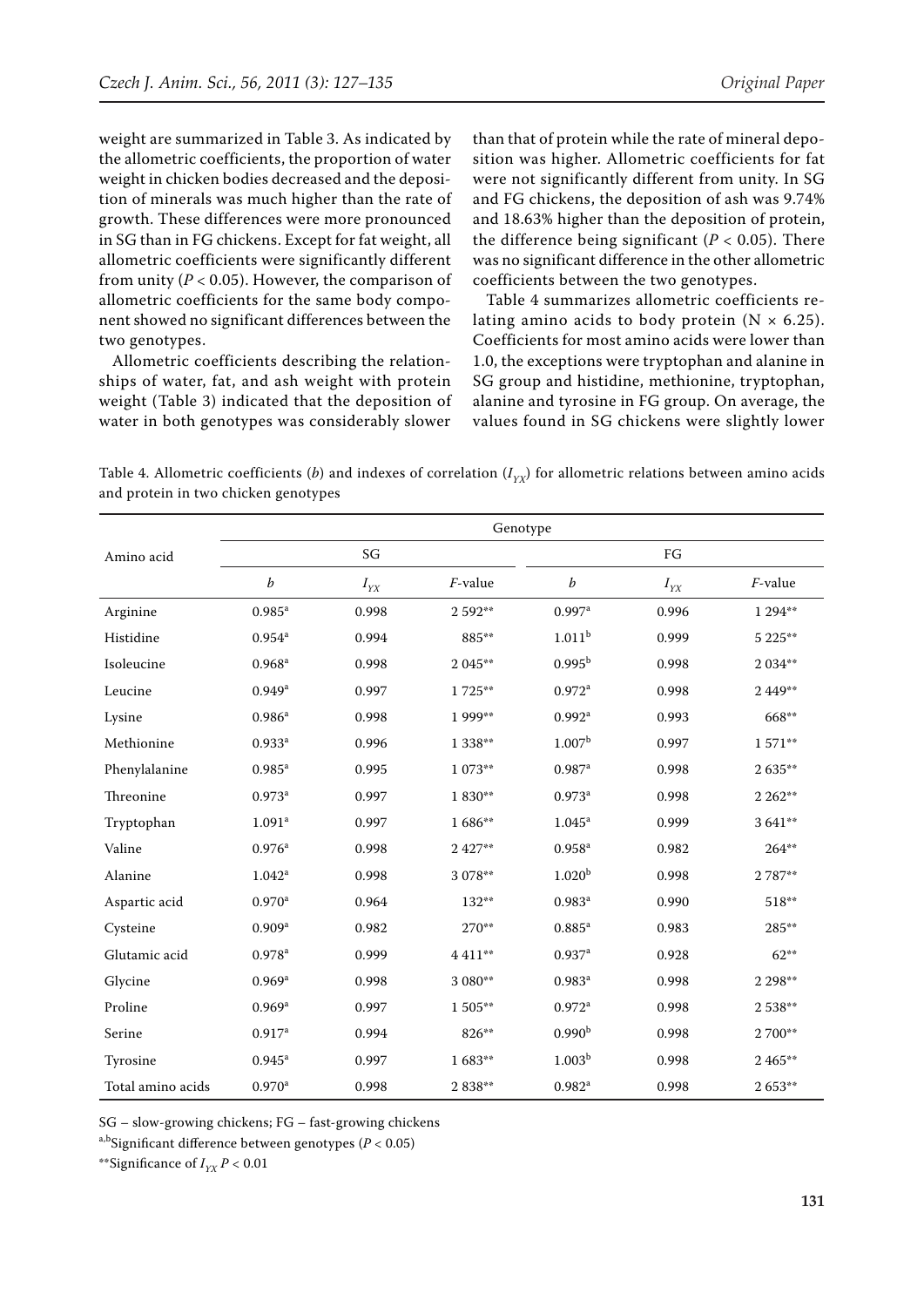| Amino acid            | Genotype          | Pooled            |            |
|-----------------------|-------------------|-------------------|------------|
|                       | SG                | FG                | <b>SEM</b> |
| Arginine              | $59.4^a$          | $70.2^a$          | 8.9        |
| Cysteine              | $52.5^{\circ}$    | 43.7 <sup>a</sup> | 8.5        |
| Lysine                | $49.6^{\circ}$    | $56.5^{\circ}$    | 6.5        |
| Methionine            | 52.1 <sup>a</sup> | 57.7 <sup>a</sup> | 7.5        |
| Methionine + Cysteine | 52.3 <sup>a</sup> | 50.8 <sup>a</sup> | 6.7        |
| Threonine             | 45.0 <sup>a</sup> | 60.1 <sup>b</sup> | 7.1        |
| Tryptophan            | $58.8^{\circ}$    | 64.2 <sup>a</sup> | 10.0       |
| Total amino acids     | $44.3^{\circ}$    | 51.7 <sup>a</sup> | 6.2        |
| Total N               | 44.9 <sup>a</sup> | $53.3^{\circ}$    | 5.6        |

Table 5. Mean values of apparent efficiency of amino acid and nitrogen retention in chickens (%)

SG – slow growing chickens; FG –fast growing chickens a,bSignificant difference between genotype (*P* < 0.05)

than in FG chickens. In both genotypes, the lowest value was found in cysteine.

Data on the apparent efficiency of amino acid and nitrogen retention are presented in Table 5. In general, FG chickens retained amino acids more efficiently than SG birds, the only exception being cysteine, the efficiency of which was higher in SG genotype. As a result, the utilization of total sulphur amino acids for protein accretion was also higher in this genotype. The efficiency of total N retention followed the same trend as in amino acids, the mean values being 44.9% and 53.3% for SG and FG genotype, respectively. Except for threonine, there was no statistical significance between both genotypes as evaluated by the paired *t*-test.

## **DISCUSSION**

As expected, both growth rate and protein deposition were substantially higher in broiler chickens than in laying-type birds. At the end of the experiment, the FG chickens were about three times heavier than SG chickens and a similar difference between the genotypes was observed in protein weight. As shown by Plavnik and Hurwitz (1983) and Shires et al. (1987), this difference remained nearly unchanged also at 10 weeks of age.

The present study showed that the amino acid composition of whole body protein of broilers and laying-type chickens was similar. Only the concen-

tration of cysteine was much higher in SG chickens, the difference being about 35%. This may be attributed to a greater proportion of feathers in the laying-type birds in the first weeks of life. As compared to feather-free whole body protein, feather protein is characterized by a high concentration of cysteine (Nitsan et al., 1981; Stilborn et al., 1997). Due to the smaller body size of SG compared to FG genotype, feather protein contributes more to the whole body in laying-type chickens than in broilers. Similar results were reported by Fatufe et al. (2004), who found a significantly higher cysteine concentration in the whole body protein gain of the layer genotype than in broilers. However, in contrast to the present results, Fatufe et al. (2004) observed significant differences between the genotypes in the majority of the other amino acids and concluded that the amino acid profile of the deposited protein was genotype-dependent. In their study of the amino acid composition of protein gain from 8 to 21 days of age, the aforementioned authors found significantly higher levels of lysine, methionine, alanine, aspartic acid, glutamic acid and glycine in broilers than in laying-type chickens. While the increased deposition of lysine may be explained by its higher concentration in muscle protein (Mahan and Shields, 1998), the role of nonessential amino acids is less clear. It is interesting to note that, unlike the present study, Fatufe et al. (2004) reported no significant effect of genotype on threonine concentration. We were not able to find any explanation of this discrepancy.

The mean concentration of total amino acids in body protein (91.1 g/16 g N) agrees well with the value of 91.0 reported by Kyriazakis and Emmans (1993), who analyzed the amino acid composition of whole body protein in pigs. However, as shown in Figure 2, the concentration of total amino acids gradually decreased with advancing age, thus suggesting that an increased proportion of non-amino acid nitrogenous compounds such as creatine, nucleotides, purines, pyrimidines or amines might be retained in the body. In contrast, the results of Mahan and Shields (1998) demonstrated that the relative concentration of amino acids in the whole body protein of pigs slightly increased with increasing body weight. Whether or not this represents a real difference between the species remains unclear.

As indicated by the allometric coefficients, the proportion of water in the body decreased while that of protein and ash increased with the increasing age of birds. Similar results were reported also by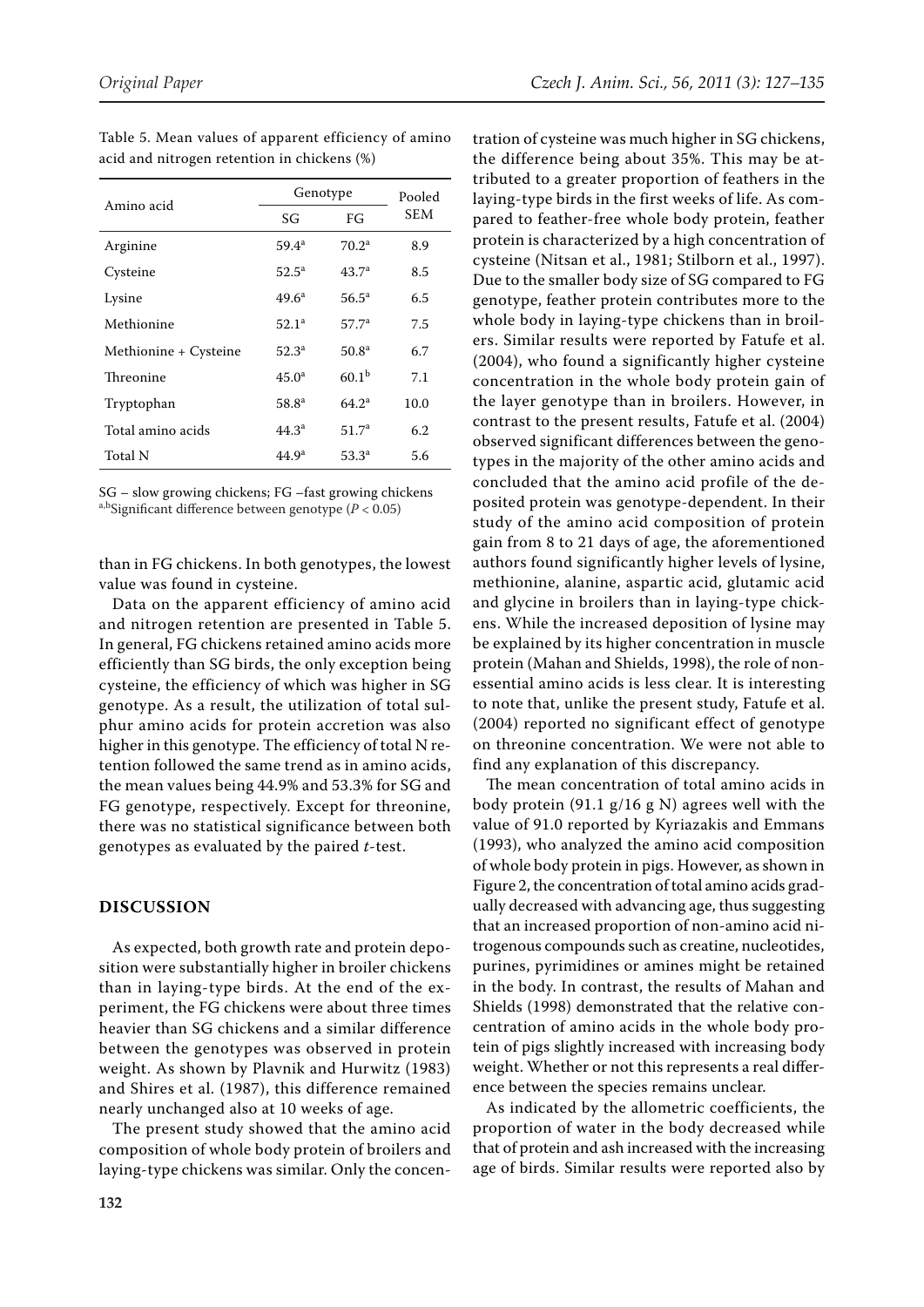Kwakkel et al. (1997) and Gous et al. (1999). In SG chickens, the growth of fat was relatively faster than body weight gain while the opposite was true for FG chickens. Conversely, Fatufe et al. (2004) found that the fat content in gained body weight from 8 to 21 days was lower in laying-type males than in broilers. Nevertheless, the allometric coefficients for fat estimated in the present study were not significantly different from unity, which might be due to the young age of chickens. As shown in experiments with laying-type pullets by Kwakkel et al. (1997), fat was proportionally related to the growth of the fat-free body up to about 60 days of age; thereafter, its relative deposition rate more than doubled. The remarkably high allometric coefficients for ash relative to body weight in both genotypes likely indicate the rapid growth of skeletal tissues, since the concentration of minerals in bones is higher than that in non-skeletal body components. Consequently, adequate mineral nutrition during this period of growth is of particular importance.

When the relative growth of body components is expressed as a function of body weight, the results may be biased by the varying fat deposition rate, which is closely related to the level of feeding (Kwakkel et al., 1997). Therefore, in most models predicting growth or defining nutrient requirements, the starting point is usually the determination of protein gain (Gous et al., 1999) from which the deposition rates of other body components may be predicted using allometric equations (Emmans, 1981). In order to eliminate the possible confounding effect of fat, this approach was also applied in the present study and the allometric coefficients were calculated relative to protein. The results showed that both dry matter and fat developed proportionally to body protein (*b* value close to 1.0). Allometric coefficients for water were significantly lower than unity whereas those for ash were much higher. The decreasing deposition rate of water relative to body weight during growth is usually ascribed to the increasing proportion of body fat. The present results as well as those by Gous et al. (1999) suggest that the reduction of water weight relative to protein weight might be due to changes in the relative proportion of tissues with different water to protein ratio such as muscle protein vs. collagen (Ashgar et al., 1986).

In the growth simulation models, it is commonly assumed that ash weight is a simple function of protein weight, being independent of other factors, e.g. nutrition or genotype (Emmans, 1981; Black et al., 1986) and that the allometric exponent for ash is close to unity (Emmans and Kyriazakis, 1997). This assumption was questioned by Eits et al. (2002), who demonstrated that the relationship between ash and protein in broiler chickens was strongly affected by the dietary protein to energy ratio. The aforementioned authors also postulated that, due to a lower proportion of bones, the relative growth of ash in broilers is slower than that in laying-type chickens. The results of the present experiment support this hypothesis as the allometric coefficient for ash in FG chickens was significantly lower than in SG chickens. On the other hand, both values found in our study were significantly higher than 1.0 while Eits et al. (2002) reported for broilers the value of 0.998. Allometric exponents for ash close to 1.0 were also found in White Leghorn pullets (Kwakkel et al., 1997) and in pigs (Kyriazakis and Emmans, 1992). In contrast, Sakomura et al. (2005), who studied allometric relationships of body ash with body protein in Ross broilers reported the values of 1.080 and 1.085 for males and females, respectively. The reason for this discrepancy is not clear. For the prediction of body growth, possible errors in estimating the relative growth of ash are only of minor importance due to a small proportion of ash in the body (Emmans and Kyriazakis, 1997). However, correct information on the growth rate of ash is important for the factorial estimation of mineral requirements.

Although the allometric coefficients relating amino acids to body protein were lower in SG chickens than in FG birds, the differences were significant only in a few cases and the coefficients for total amino acids were almost the same. The present experiment thus failed to give any convincing evidence on the effect of genotype on the amino acid composition of deposited protein. Nevertheless, the values below 1.0 indicate that an increasing amount of non-protein N may be deposited in the body with advancing age. The changes in total amino acid concentration in body protein (Figure 2) support this hypothesis. The low allometric coefficient for cysteine in both genotypes suggested that the deposition rate of feather protein was slower than that of whole body protein. In contrast, the comparison of Gompertz rate parameters for feather weight and whole body protein weight reported by Hancock et al. (1995) and Gous et al. (1999) showed that the relative growth rate of feathers was greater than that of body protein.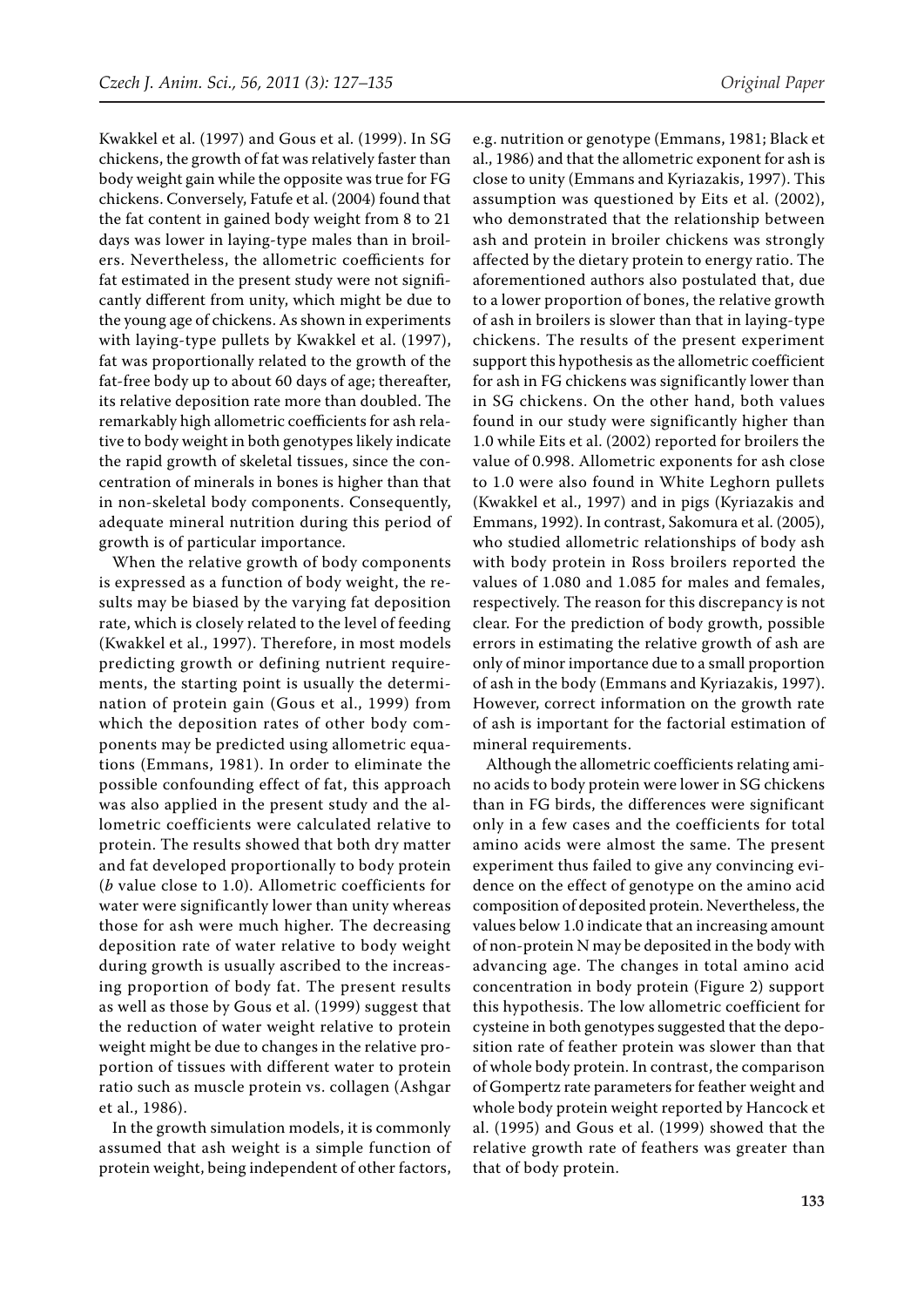*Original Paper Czech J. Anim. Sci., 56, 2011 (3): 127–135* enced by undernutrition. Agricultural and Biological

- Chemistry, 50, 1941–1949. Black J.L., Campbell R.G., Williams I.H., James K.J., Davies G.T. (1986): Simulation of energy and amino acid utilisation in the pig. Research and Development in Agriculture, 3, 121–145.
- Brody S. (1945): Bioenergetics and Growth.  $1<sup>st</sup>$  Ed. Reinhold Publishing Corporation, New York, 1023 pp.
- Commission Regulation (EC) (2009): No. 152/2009 of 27 January: Laying down the methods of sampling and analysis for the official control of feed. Official Journal of the European Union, L 54/1.
- Eits R.M., Kwakkel R.P., Verstegen W.A. (2002): Nutrition affects fat-free body composition in broiler chickens. Journal of Nutrition, 132, 2222–2228.
- Emmans G.C. (1981): A model of the growth and feed intake in *ad libitum* fed animals, particularly poultry. In: Computers in Animal Production. Occasional Publication No. 5. British Society of Animal Production, 103–110.
- Emmans G.C. (1989): The growth of turkeys. In: Nixey C., Grey T.C. (eds): Recent Advances in Turkey Science. Butterworths, London, 135–166.
- Emmans G.C., Kyriazakis I. (1997): Models of pig growth: problems and proposed solutions. Livestock Production Science, 51, 119–129. http://images.ebsco.com/ pob/carrylite/cms/tonys\_turkey\_125.jpg
- Fatufe A.A., Timmler R., Rodehutscord M. (2004): Response to lysine intake in composition of body weight gain and efficiency of lysine utilization of growing male chickens from two genotypes. Poultry Science, 83, 1314–1324.
- Gous R.M., Moran E.T., Stilborn H.R., Bradford G.D., Emmans G. (1999): Evaluation of the parameters needed to describe the overall growth, the chemical growth, and the growth of feathers and breast muscles of broilers. Poultry Science, 78, 812–821.
- Hancock C.E., Bradford G.D., Emmans G.C., Gous R.M. (1995): The evaluation of the growth parameters of six strains of commercial broiler chickens. British Poultry Science, 36, 247–264.
- Hruby M. (1994): Growth modelling as a tool for predicting amino acid requirements of broilers. Journal of Applied Poultry Research, 3, 403–415.
- Hurwitz S., Sklan D., Bartov I. (1978): New formal approaches to the determination of energy and amino acid requirements of chickens. Poultry Science, 57, 197–205.
- Kráčmar S., Liška I. (2002): Be not afraid of tryptophan determination. Krmivářství, 6, 40. (in Czech)
- Kwakkel R.P., Verstegen M.W.A., Cucro, B.J. (1997): Diphasic allometric growth of body components in

ciency of amino acid retention was lower (though non-significantly) in laying-type chickens than in broilers. For both total amino acids and total N, the difference between the genotypes was approximately 15%. Conversely, most models predicting protein accretion implicitly assume that the efficiency with which ideal protein is utilized is constant across genotypes (Emmans and Kyriazakis, 1997; Sandberg et al., 2005). The main reason for this apparent inconsistency is that the experimental diet fed in the present study to both genotypes contained amino acids at levels sufficient to meet the requirements for broilers. Since the protein deposition potential of SG chickens was substantially lower than that of broilers, the excessive part of amino acids was deaminated and their nitrogen excreted. As a consequence, the retention efficiency of amino acids and of total N was reduced. Nevertheless, there are experiments demonstrating genotype-dependent differences in amino acid utilization even under conditions of their suboptimal intake. Thus Fatufe et al. (2004) found out that the marginal efficiency of lysine utilization was much lower in the laying genotype than in broilers, although it was estimated under a comparable degree of lysine deficiency. These authors suggested that the better utilization of amino acids in broilers was a consequence of the long-term selection for muscle growth. In the case of essential amino acids, the greatest differences between SG and FG chickens were observed in threonine and cysteine. There is no obvious explanation for threonine, as the concentration of this amino acid in empty body protein, inner organs or feathers is similar. The high apparent efficiency of cysteine utilization in SG chickens is likely associated with feather growth. As mentioned above, feather protein is rich in cysteine  $(7.0 \text{ g}/16 \text{ g N})$  compared to the rest of the body  $(1.1 \text{ g}/16 \text{ g N} -$  Emmans, 1989). The data on the utilization of methionine clearly showed that in SG chickens methionine was partly converted to cysteine, thus meeting the higher demand for this amino acid.

The present study showed that, except for cysteine and total sulphur amino acids, the apparent effi-

# **REFERENCES**

Ashgar A., Morita J.I., Samejima K., Yasui T. (1986): Variations of proteins in myofibrils and connective tissue of chicken red and white skeletal muscles influ